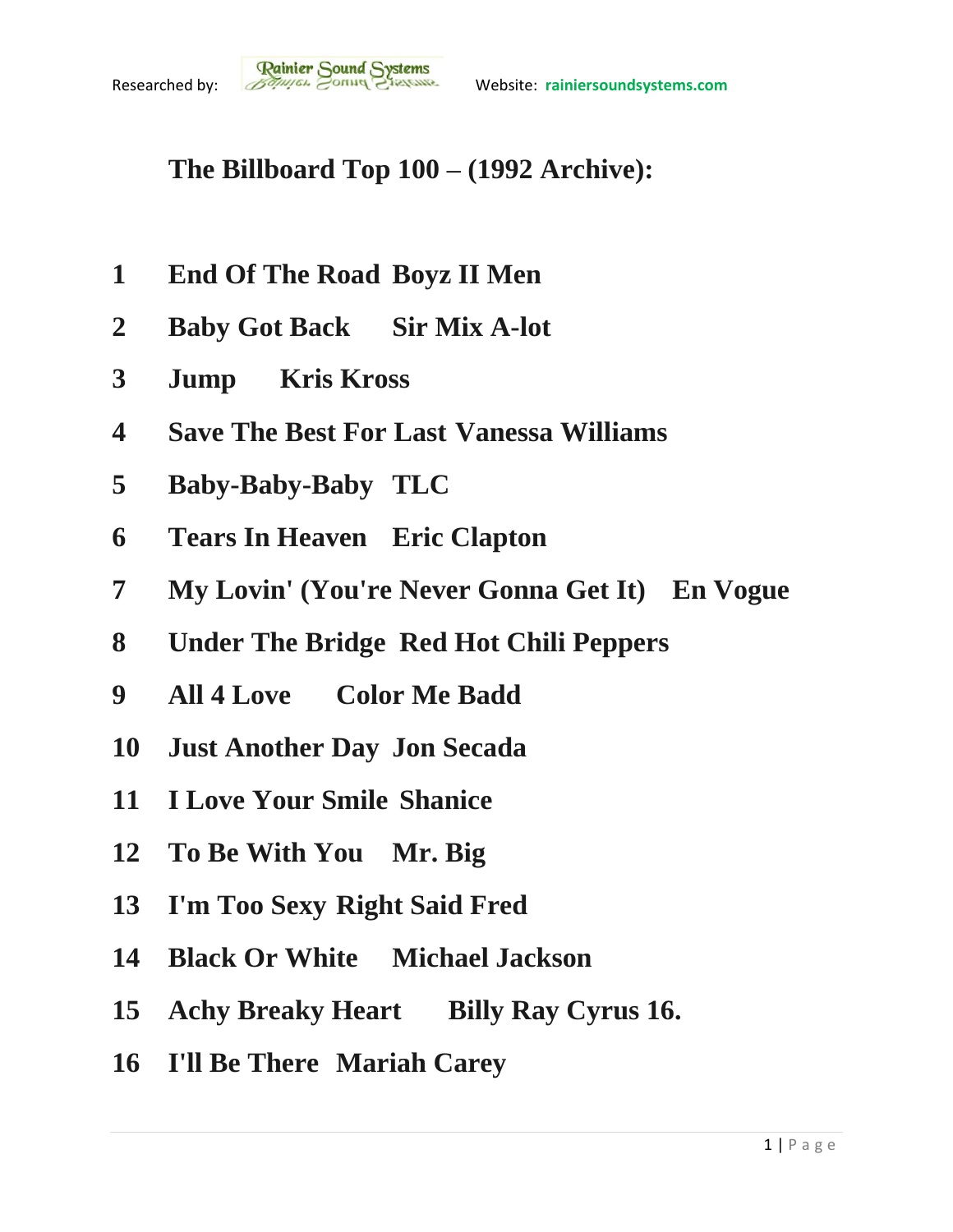- **November Rain Guns N' Roses**
- **Life Is A Highway Tom Cochrane**
- **Remember The Time Michael Jackson**
- **Finally CeCe Peniston**
- **This Used To Be My Playground Madonna**
- **Sometimes Love Just Ain't Enough Patty Smyth**
- **Can't Let Go Mariah Carey**
- **Jump Around House Of Pain**
- **Diamonds and Pearls Prince and The N.P.G.**

 **Don't Let The Sun Go Down On Me George Michael and Elton John**

- **Masterpiece Atlantic Starr**
- **If You Asked Me To Celine Dion**
- **Giving Him Something He Can Feel En Vogue**
- **Live and Learn Joe Public**
- **Come and Talk To Me Jodeci**
- **Smells Like Teen Spirit Nirvana**
- **Humpin' Around Bobby Brown**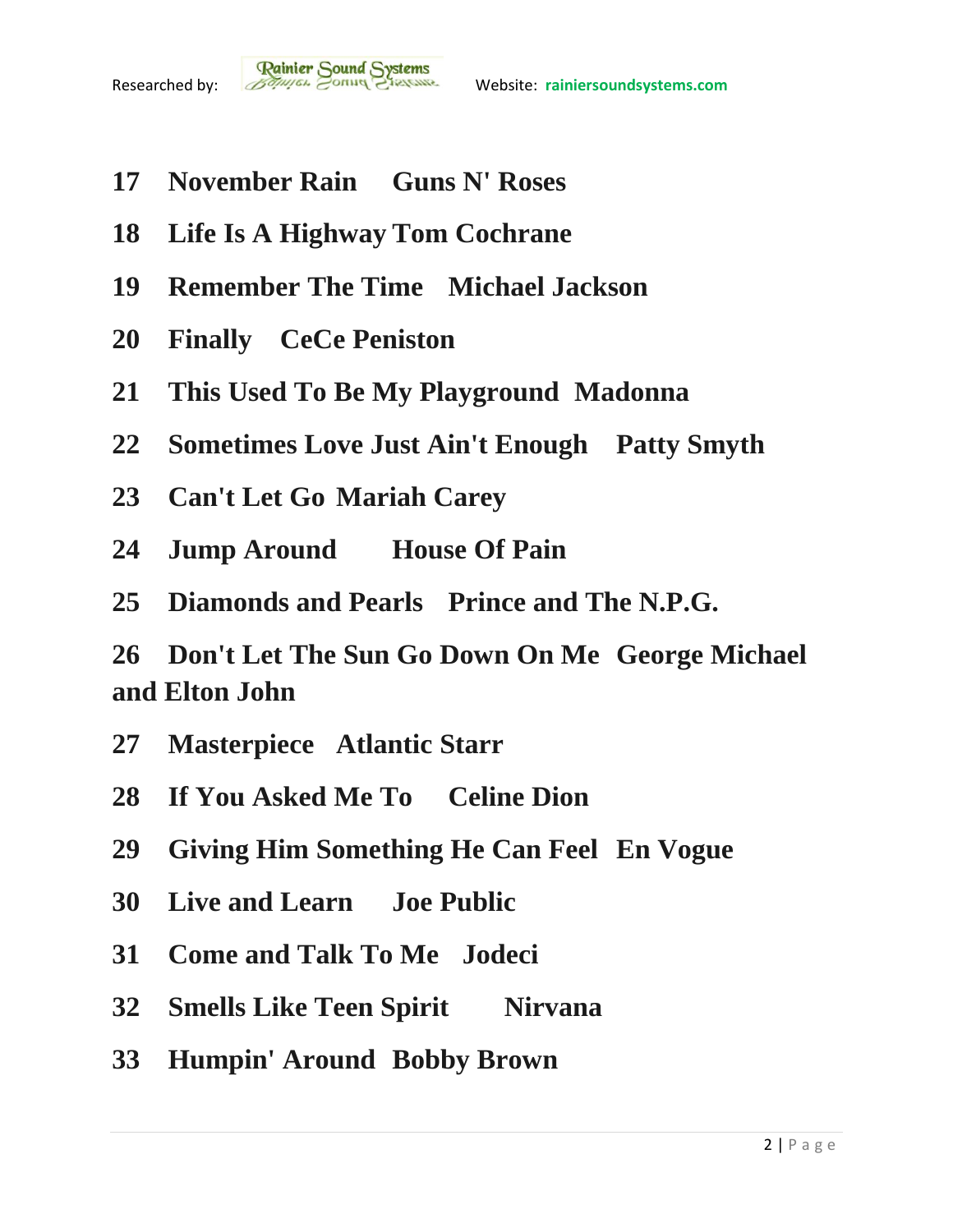- **Damn I Wish I Was Your Lover Sophie B. Hawkins**
- **Tell Me What You Want Me To Do Teven Campbell**
- **Ain't 2 Proud 2 Beg TLC**
- **It's So Hard To Say Goodbye To Yesterday - Boyz II Men**
- **Move This Technotronic**
- **Bohemian Rhapsody Queen**
- **Tennessee Arrested Development**
- **The Best Things In Life Are Free - Luther Vandross and Janet Jackson**
- **Make It Happen Mariah Carey**
- **The One Elton John**
- **Set Adrift On Memory BlissP.M. Dawn**
- **Stay Shakespear's Sister**
- **2 Legit 2 Quit Hammer**
- **Please Don't Go K.W.S.**
- **Breakin' My Heart (Pretty Brown Eyes) Mint Condition**
- **Wishing On A Star Cover Girls**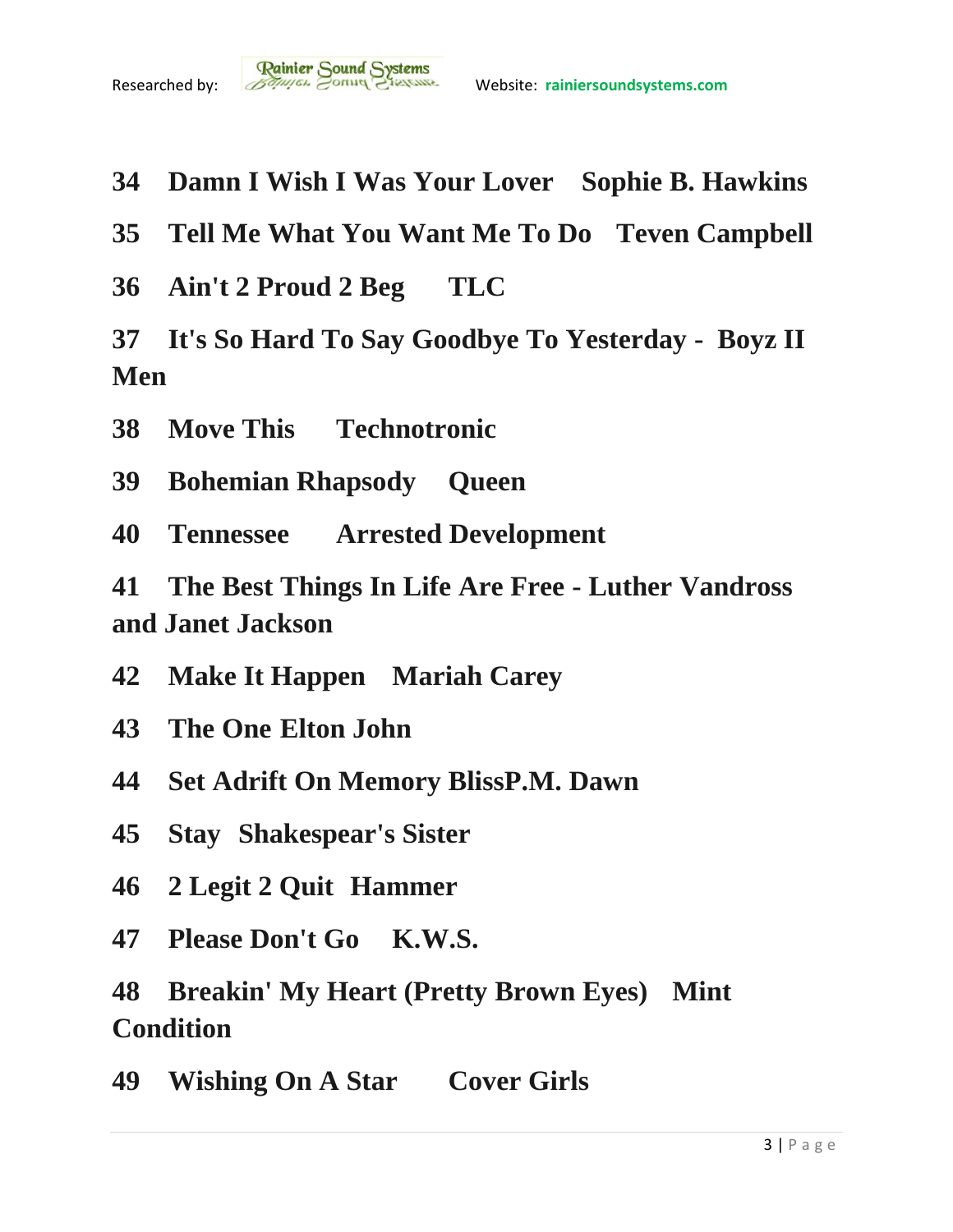- **She's Playing Hard To Get Hi-Five**
- **I'd Die Without You P.M. Dawn**
- **Good For Me - Amy Grant**
- **All I Want - Toad The Wet Sprocket**
- **When A Man Loves A Woman - Michael Bolton**
- **I Can't Dance - Genesis**
- **Hazard - Richard Marx**
- **Mysterious Ways - U2**
- **Too Funky - George Michael**
- **How Do You Talk To An Angel - Heights**
- **One - U2**
- **Keep On Walkin' CeCe Peniston**
- **Hold On My Heart - Genesis**
- **The Way I Feel About You - Karyn White**
- **Beauty and The Beast - Calms Dion and Peabo Bryson**
- **Warm It Up - Kris Kross**
- **In The Closet - Michael Jackson**
- **People Everyday - Arrested Development**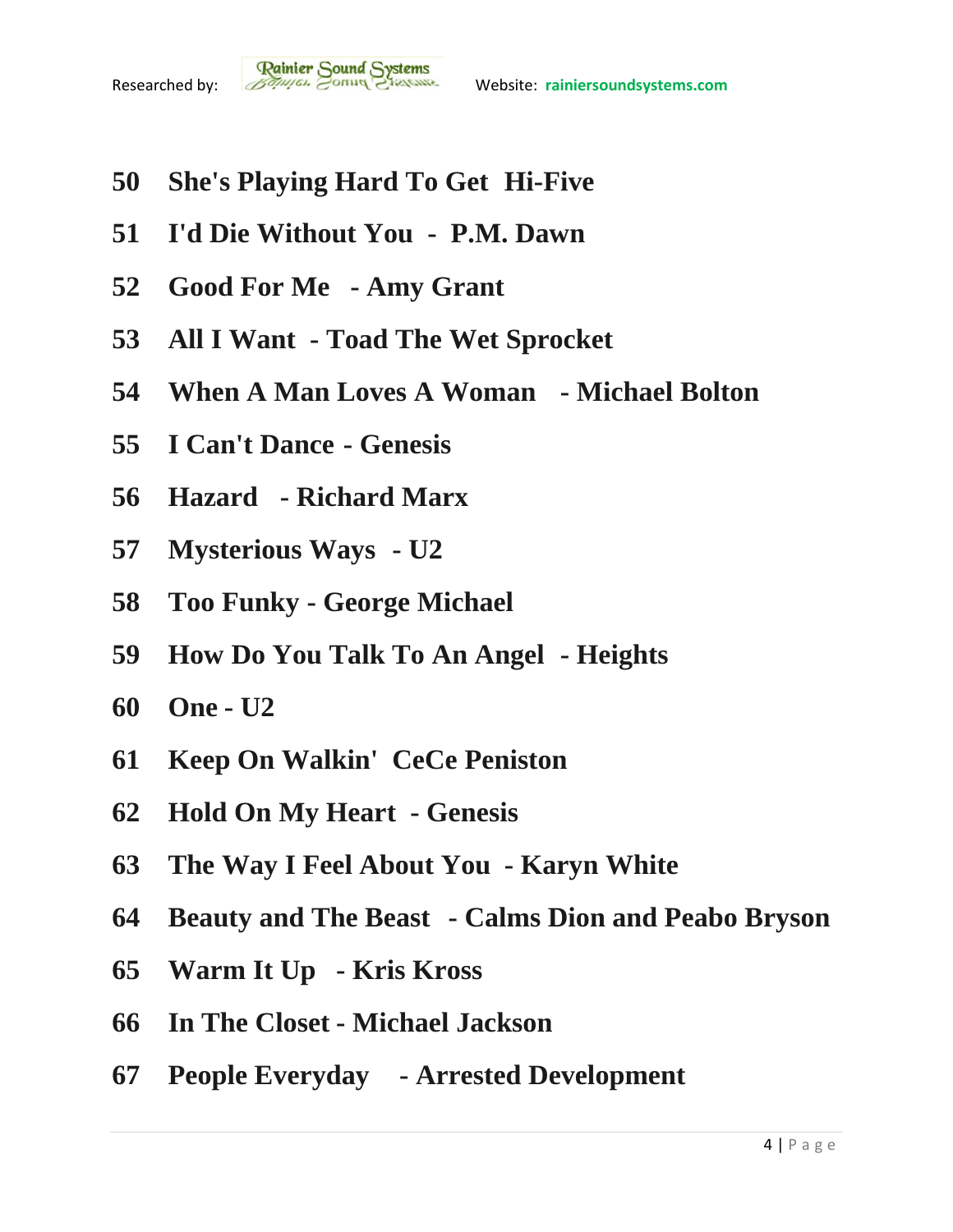

- **No Son Of Mine - Genesis**
- **Wildside - Marky Mark and The Funky Bunch**
- **Do I Have To Say The Words? Bryan Adams**
- **Friday I'm In Love Cure**
- **Everything About You Ugly Kid Joe**
- **Blowing Kisses In The Wind Paula Abdul**
- **Thought I'd Died and Gone To Heaven Bryan Adams**
- **Rhythm Is A Dancer Snap**
- **Addams Groove Hammer**
- **Missing You Now Michael Bolton**
- **Back To The Hotel N2Deep**
- **Everything Changes Kathy Troccoli**
- **Have You Ever Needed Somone So Bad Def Leppard**
- **Take This Heart Richard Marx**
- **When I Look Into Your Eyes Firehouse**
- **I Wanna Love You Jade**
- **Uhh AhhBoyz II Men**
- **Real Love Mary J. Blige**